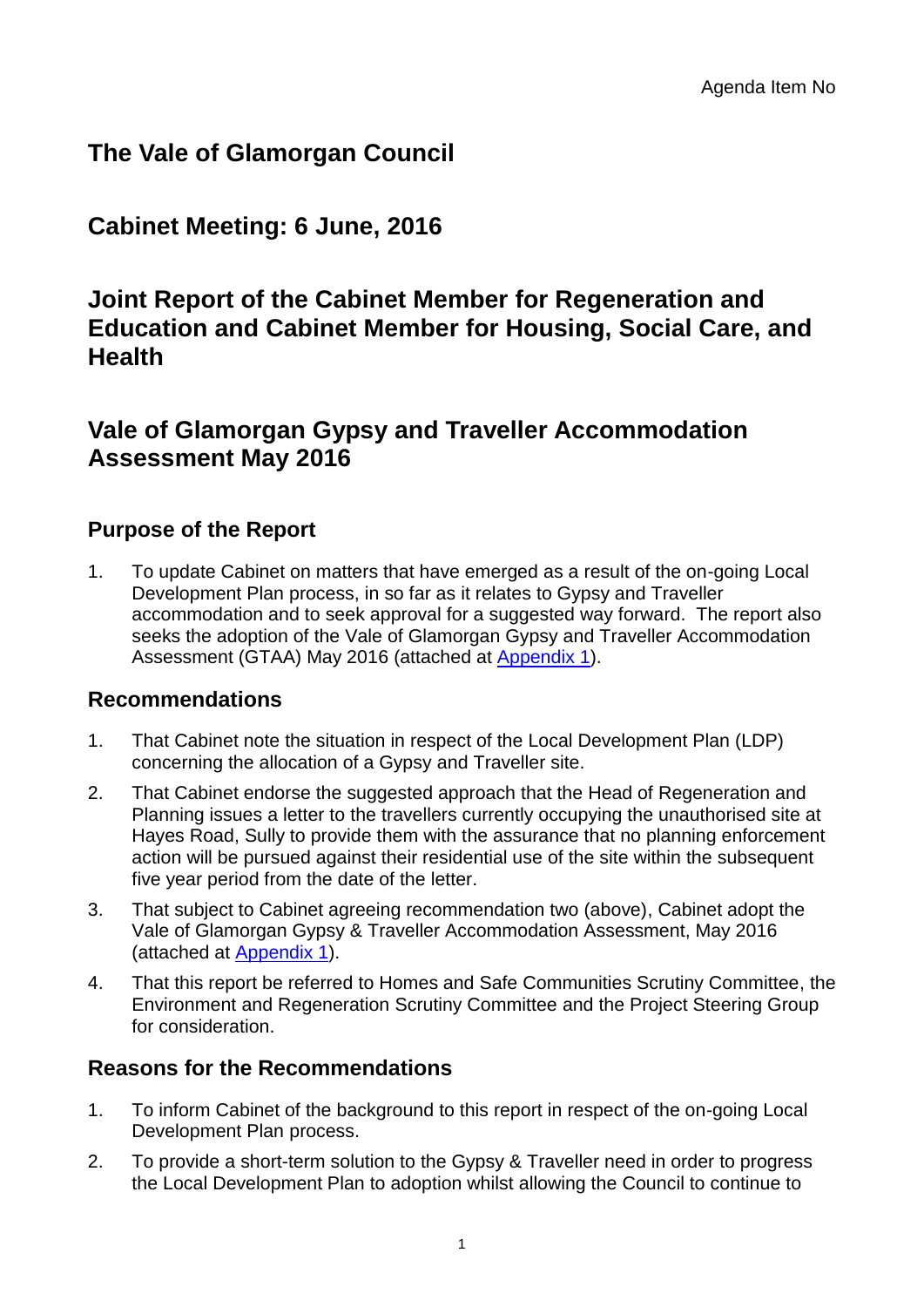work with the travellers currently occupying the unauthorised site at Hayes Road, Sully in order to meet their long term accommodation needs in a sustainable way.

- 3. To ensure that the Council complies with its statutory requirements under the Housing (Wales) Act 2014 and adopts the Gypsy & Traveller Accommodation Assessment, May 2016 for submission to Welsh Government and the LDP Inspector.
- 4. To seek the views of the Scrutiny Committees and Steering Group.

### **Background**

- 2. The assessment of Gypsy and Traveller accommodation needs, and the duty to make provision for sites where the assessment identifies need, became statutory requirements under Section 3 of the Housing (Wales) Act 2014.
- 3. The definition of 'Gypsies and Travellers' for the purposes of this accommodation assessment process is contained with section 108 of the Housing (Wales) Act 2014. Gypsies and Travellers mean:

' (a) Persons of a nomadic habit of life, whatever their race or origin, including:

- persons who, on grounds only of their own or their family's or dependant's educational or health needs or old age, have ceased to travel temporarily or permanently, and
- members of an organised group of travelling show people or circus people (whether or not travelling together as such); and
- all other persons with a cultural tradition of nomadism or of living in a mobile home.'
- 4. Cabinet were apprised of the requirement to undertake a GTAA on 27th July 2015 (Cab Minute C2877) and of the work of the GTAA Steering Group in the Vale of Glamorgan and recommended that a further Cabinet report be submitted outlining the outcome of the Assessment prior to its submission to Welsh Government. .
- 5. Following a procurement exercise undertaken through the Sell2Wales website, four quotes to undertake the GTAA were received, one was subsequently withdrawn and the remaining three quotes were evaluated by the Steering Group. Opinion Research Services (ORS) were appointed to undertake the work in compliance with the Welsh Government guidance entitled 'Undertaking Gypsy and Traveller Accommodation Assessments May 2015' (GTAA Guidance).
- 6. The GTAA also informs the Local Development Plan (LDP) for the Vale of Glamorgan. Welsh Government Guidance requires Local Planning Authorities to accommodate any unmet needs identified in their area within the Development Plan. The LDP is currently being considered at the Examination in Public. Sessions were held between January and April this year and the Council is currently working on Action Points arising from those sessions with a view to preparing a Matters Arising Changes (MAC) Schedule for public consultation later this year.
- 7. The Local Development Plan (LDP) for the Vale of Glamorgan contains a specific policy (MG5) to allocate a new Gypsy and Traveller site. The allocation was proposed as a response to the unmet need identified in the 2013 GTAA.
- 8. At the LDP hearing session held on 22nd March, 2016, the Inspector was advised that a new GTAA was in the process of being prepared in accordance with section 101 of the Housing (Wales) Act 2014. The Inspector was advised that a draft version of the GTAA was submitted to the Welsh Minister on 26th February, 2016, as required under section 102 of the 2014 Act. The Draft GTAA was not a published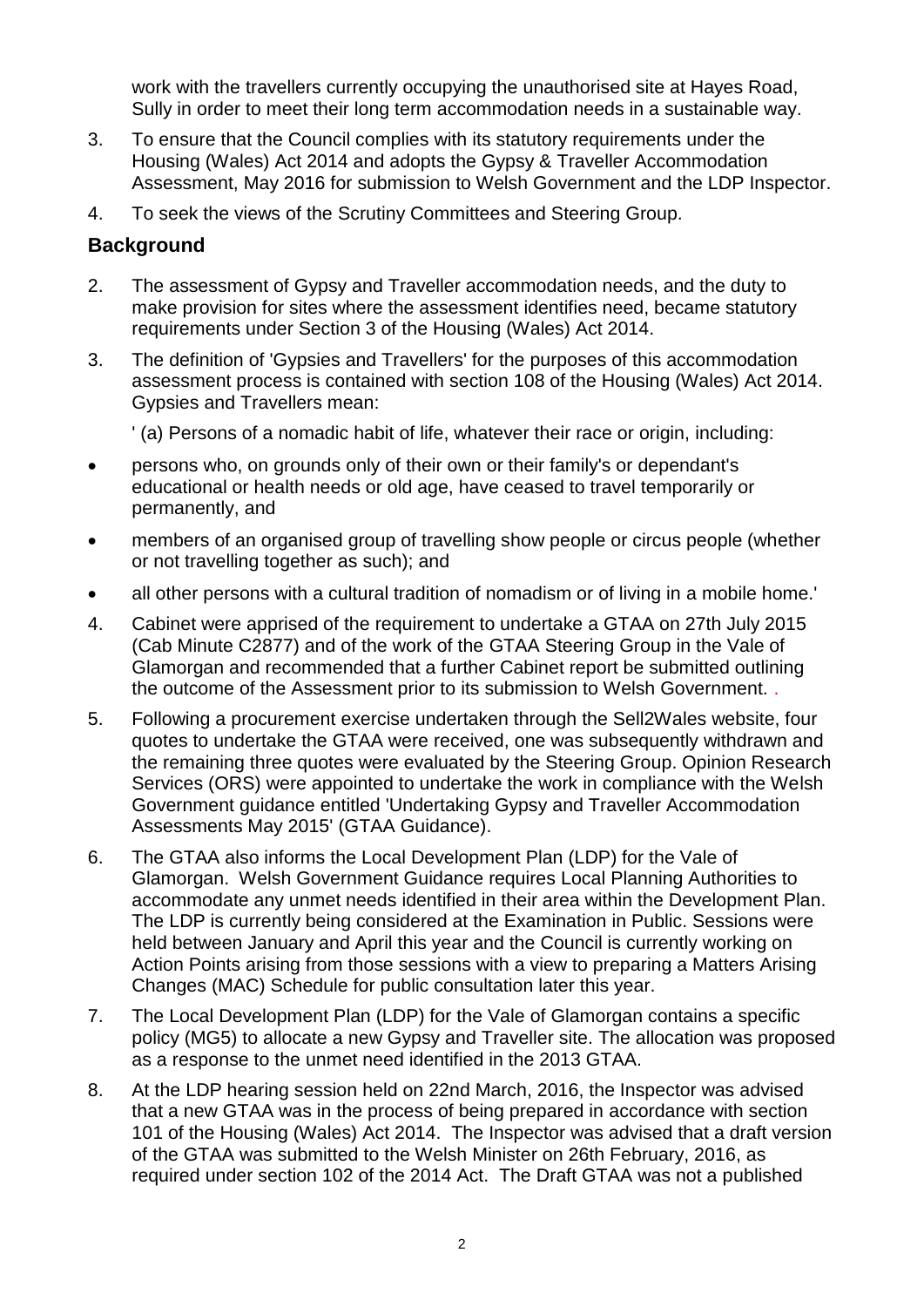document and the Inspector was advised that it was hoped that the final version of the GTAA would be agreed by the Council's Cabinet and published by the end of April, 2016. This resulted in the Inspector making the following action point:

- Action Point 2: Council to submit the updated Gypsy and Traveller Accommodation Needs Assessment (currently being prepared). The Council should also submit a Position Paper outlining the implications for the Plan, including how the needs of permanent, transit and traveling show people should be addressed within the Plan identifying new allocations if necessary. Also include monitoring indicators within the Plan as necessary.
- 9. The Inspector requires the final version of the document, once published, together with an explanation of the implications of the result of the Assessment and how the Council proposes to address the need identified in the final version of the Assessment. The Inspector confirmed that he will give the new assessment 'substantial weight'.
- 10. In addition to the above, due to a flooding constraint affecting the Hayes Road Site that the Inspector considered could not be overcome or mitigated, he also directed the following action point:
- Action Point 5: In light of C2 flooding constraints, delete "Hayes Road, Sully" as a Gypsy and Traveller allocation. Council to provide an update as to how it wishes to address the resulting shortfall within the Plan (including any additional need identified under Action Point 2 above).
- 11. The Inspector also considered the Council's duty under section 103 of the Housing (Wales) Act 2014, which requires Local Housing Authorities to meet any unmet need identified in an approved Assessment. In view of this duty, the Inspector was of the view that the Plan is unlikely to be found sound should the plan not allocate sufficient land to accommodate any need identified in the new GTAA.

## **Relevant Issues and Options**

- 12. The Current Draft version of the new GTAA (attached at [Appendix 1\)](http://www.valeofglamorgan.gov.uk/Documents/_Committee%20Reports/Cabinet/2016/16-06-06/Appendices/Vale-of-Glamorgan-Gypsy-and-Traveller-Accommodation-Assessment-May-2016-Appendix-1.pdf) identifies a total of 19 Gypsy and Traveller families living in the Vale of Glamorgan, which includes one family at Llangan, one family at Twyn Yr Odyn, Wenvoe, and 17 on the Hayes Road site in Sully. Whilst there is one vacant authorised permanent private residential pitch in the Vale of Glamorgan, it is not currently available for rent or sale. Accordingly, there are currently no authorised sites within the Vale of Glamorgan that could accommodate any of the 19 families identified.
- 13. The land at Hayes Road, Sully is owned by the Council and since January 2012 has been an unauthorised Gypsy and Traveller site, occupied by New Age Travellers and Travelling Show People.
- 14. During the consultation period for the GTAA, discussions were undertaken with twelve occupants of the site by Tai Pawb, a specialist organisation that was set up to promote equality in housing. During the discussions the occupants made it very clear that they would not live on a Gypsy and Traveller site that met the requirements of the Welsh Government Guidance 'Designing Gypsy and Traveller Sites, May 2015'. Their requirement is for a piece of land that they can self-manage and self-design.
- 15. Chapter five of the Welsh Government GTAA Guidance, sets out how Local Authorities should consider meeting their unmet need identified in the Assessment. Three options for meeting the need are set out in the guidance, one of which encourages the Local Authority 'working proactively with Gypsy or Traveller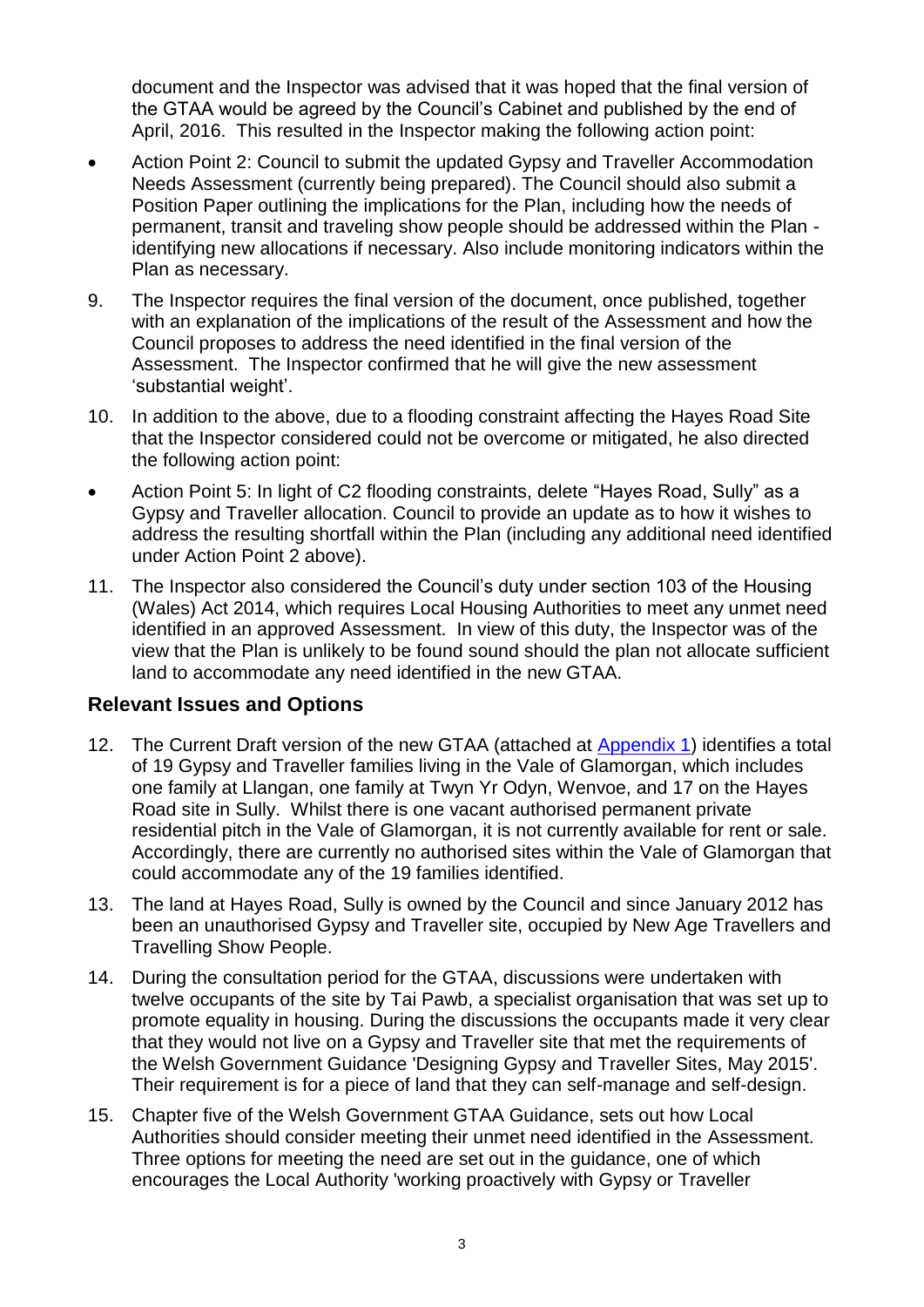households to develop a more community led approach such as a Community Land Trust (CLT)' (paragraph 240). The Guidance also states that such an approach 'may be more attractive than living on Local Authority sites to certain communities, for example, New Travellers' (paragraph 245).

16. In undertaking the GTAA, regard is had to the Welsh Government GTAA Guidance, which advises at paragraph 146 as follows:

"146. Local Authorities should not include households on 'tolerated' sites within current residential supply unless the site has been provided with assurances that no planning enforcement action will be taken against the site within the subsequent 5 year period."

- 17. Given, the situation that exists at Hayes Road, careful regard has been paid to the most appropriate way forward. We are particularly mindful of the need to progress the LDP, a key strategic document, as well as the need to provide a realistic and appropriate site for Gipsy and Travellers, which will require meaningful engagement with the travellers currently occupying the Hayes Road site. In addition, the lack of a readily alternative site means that the prospects of success in seeking the eviction of travellers from the Hayes Road site is low In accordance with the above guidance, it is proposed that Cabinet agree to issue the occupiers of the Hayes Road, Sully site with written assurance that no planning enforcement action will be pursued against the residential use of the site within the subsequent five years from the date of the letter. This will allow the Council the opportunity to work with the travellers to identify a new site, within the spirit of the advice contained within the Welsh Government GTAA Guidance.
- 18. In taking the approach set out above, the occupiers of the Hayes Road site will not be found to be in need for the purposes of section 103 of the Housing (Wales) Act 2014.
- 19. Notwithstanding this, the Council's obligation under the Welsh Government Guidance in Circular 30/2007 on 'Planning for Gypsy and Traveller Sites' will still remain, which is to accommodate the needs of Gypsies and Travellers over the Development Plan Period (i.e. beyond the 5 years of the current draft GTAA). As such, it is proposed that the Llangan site is allocated in the LDP as the Gypsy and Traveller allocation for 2 pitches, formally accommodating the need identified on the Llangan site itself and the Wenvoe site (following the expiry of the temporary planning permission, and in the event that no further planning permission is either sought or obtained). Furthermore, providing the occupiers of the Hayes Road site with the assurance that no Planning Enforcement action will be pursued within 5 years would allow the site to continue to be occupied as the Council has already been tolerating its occupation since January 2012 as there was no alternative site provision available in the Vale of Glamorgan to which to move them. As stated above, this action will allow the Council time to work with the occupants to come to a mutually agreeable resolution and to provide them with a site that will meet their needs.
- 20. It is the intention that whilst the written confirmation will seek to give occupants an assurance that enforcement action will not be taken for five years, it is envisaged that the situation will be resolved within two years . The reason for specifying a five year period is to ensure compliance with paragraph 146 of the Welsh Government GTAA Guidance. This will enable the Council to address the LDP Inspector's Action Points in a timely manner and at the same time ensure that a long-term sustainable solution is found to meeting the accommodation needs of the travellers currently occupying the Hayes Road site. This will result in the GTAA for the Vale of Glamorgan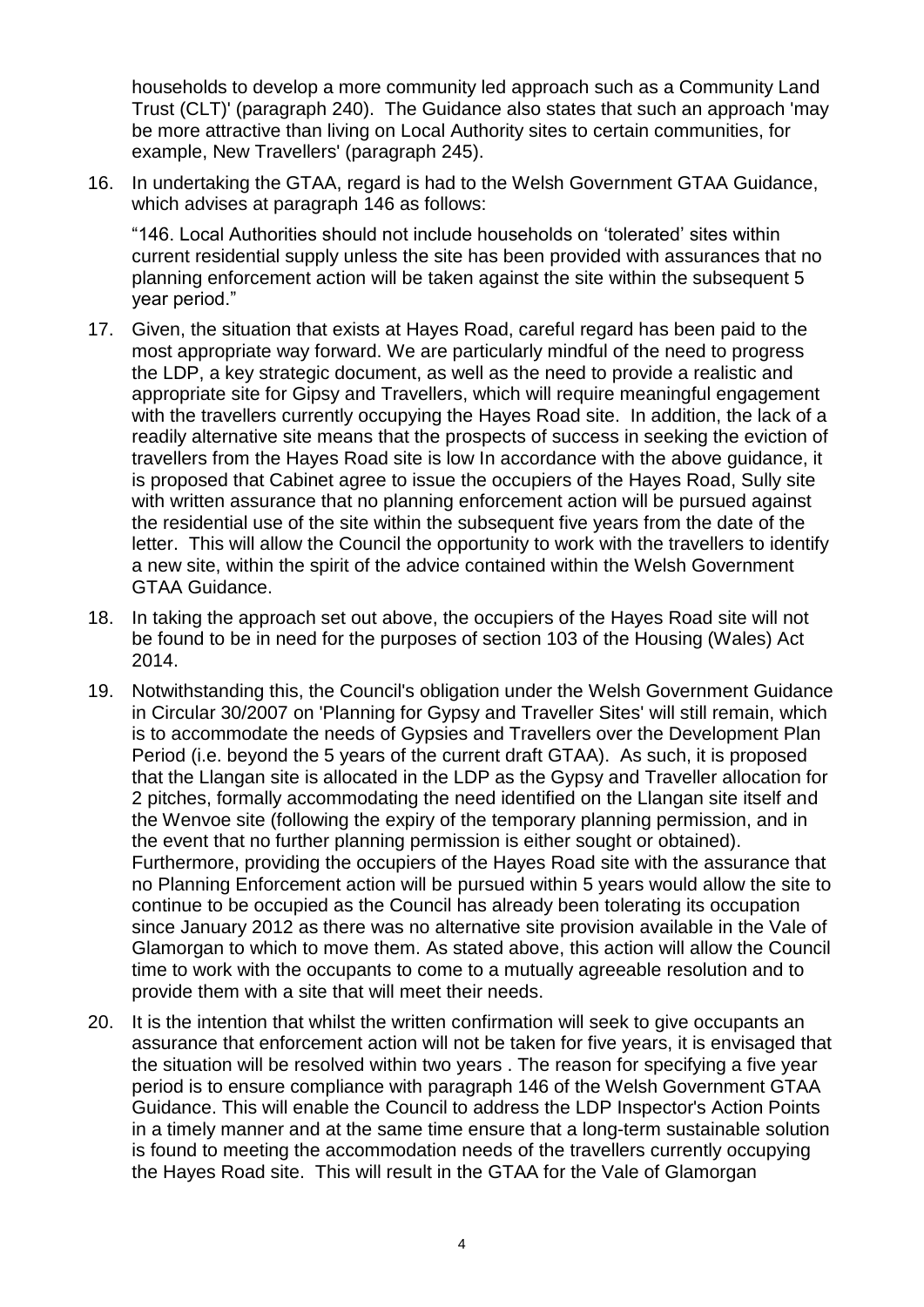identifying that only two traditional pitches or plots are required for Gypsies and Travellers in the Vale of Glamorgan over the next five years, which will be dealt with as part of the LDP process.

21. The timetable that the Council will adopt to meet this requirement is included in the table below.

| <b>Mechanisms</b>                                                      | Timescale                     |
|------------------------------------------------------------------------|-------------------------------|
| Establish a multi-departmental Council working group to include the    | Already established since the |
| following:                                                             | hearing meeting.              |
| Director                                                               |                               |
| <b>G&amp;T Liaison Officer or Organisation</b>                         |                               |
| <b>Housing</b><br>۰                                                    |                               |
| Planning                                                               |                               |
| <b>Visible Services</b><br>۰                                           |                               |
| <b>Project Management</b>                                              |                               |
| Representatives of the Hayes Rd occupiers                              |                               |
| Agree project management arrangements including reporting structure.   | By end of June 2016           |
| Agree methodology for undertaking site search and assessment           | By end of June 2016           |
| Undertake a site search and assessment and secure approval of findings | By end of December 2016       |
| including identification of an appropriate site.                       |                               |
| Seek to secure planning permission and, if appropriate, funding        | May, 2018                     |
| (including any grant funding from Welsh Government) for the identified |                               |
| site.                                                                  |                               |

22. As stated earlier the completed GTAA [\(Appendix 1\)](http://www.valeofglamorgan.gov.uk/Documents/_Committee%20Reports/Cabinet/2016/16-06-06/Appendices/Vale-of-Glamorgan-Gypsy-and-Traveller-Accommodation-Assessment-May-2016-Appendix-1.pdf) confirms that the current situation in the Vale of Glamorgan is that there are 19 Gypsy and Traveller families currently residing in the Vale of Glamorgan. Of these 19, one family is occupying a single pitch site with temporary planning permission that will expire in December 2017, one family is on a long term unauthorised site that has been in occupation for over fifteen years, and seventeen families occupy the unauthorised site in Hayes Road, Sully. In anticipation of the approval of the recommendation to write to the occupiers of the Hayes Road site (i.e. allowing the site to be included within the supply); the new GTAA identifies a total of 2 families being in unmet need. The table below shows the research findings of the estimated need in the Vale of Glamorgan for permanent pitches for the period of the GTAA 2015 to 2020.

| Type                                 | <b>Need Arising</b> | Need |
|--------------------------------------|---------------------|------|
| Accommodated                         |                     |      |
| <b>Current residential</b><br>demand | 2                   |      |
| Future residential demand<br>(yr. 5) | 0                   |      |
| Planned residential supply           |                     | ο    |
| Unmet need (yr. 5)                   | 2                   |      |

23. Whilst it is difficult to estimate further ahead than five years and a new GTAA will be required at that time, the research has estimated that for the whole of the remaining development plan period, i.e. after the five year period of the Assessment, the unmet need will increase to twenty (20). This is the case, as it includes the occupants of the Hayes Road, Sully site if their situation has not been resolved and one additional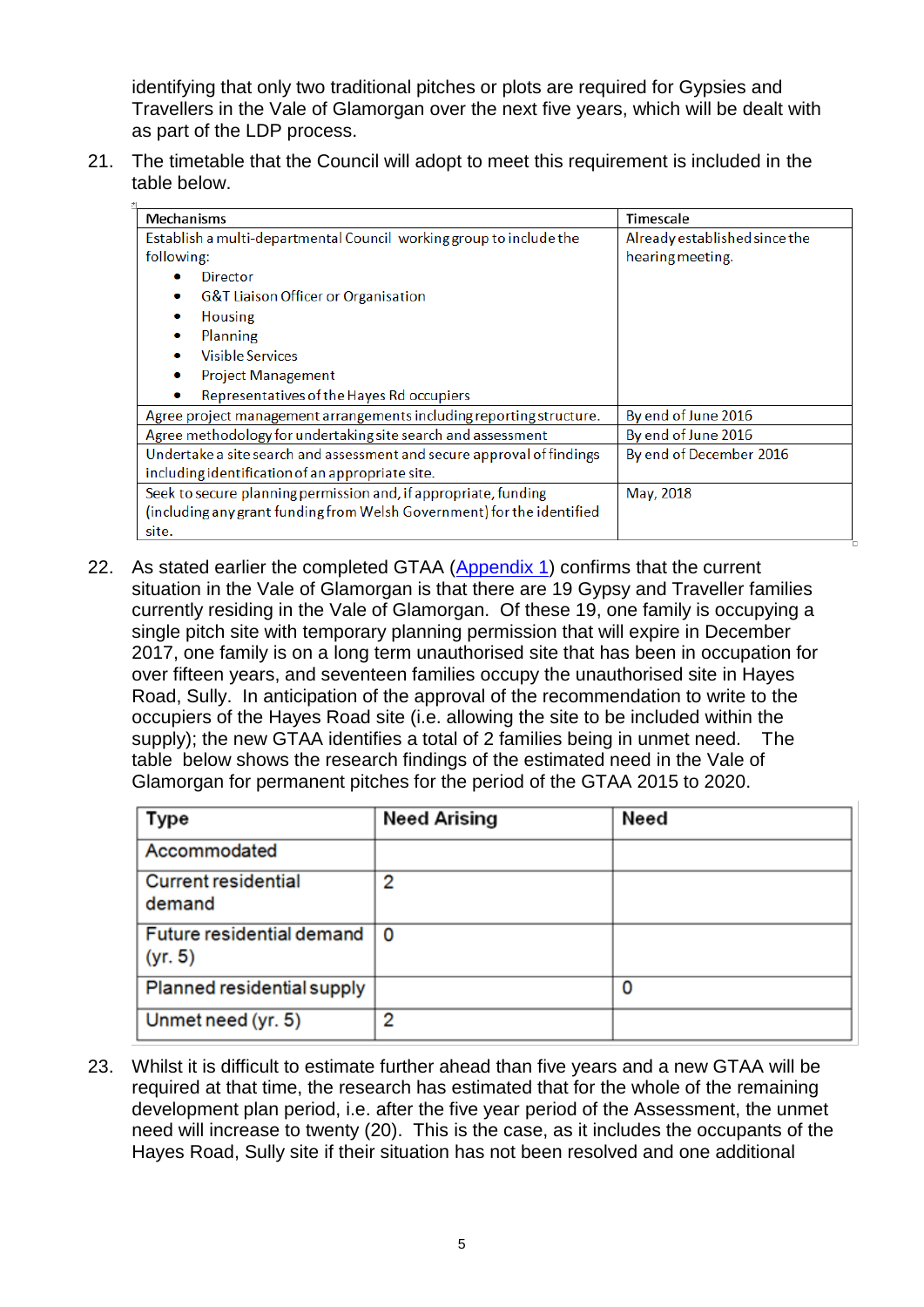pitch which it is estimated will be required through new household formation over the period.

- 24. The GTAA further indicates that there is not a need for the Council to provide a transit site in the Vale of Glamorgan at this time, but recommends that it continues to monitor the number of unauthorised encampments and gives consideration to the use of short term toleration or Negotiated Stopping Arrangements to deal with short term transient stops.
- 25. In light of the above evidence and background, this report's recommendations seek to satisfy the Council's duties as Housing and Local Planning Authority in respect of Gypsy and Traveller accommodation needs in the Vale of Glamorgan and comply with the requirement of the LDP Inspectors requirements.

### **Resource Implications (Financial and Employment)**

26. There will be resource implications for the Council to meet the provision of a Gypsy and Traveller site in the Vale of Glamorgan. However, the Welsh Government's Gypsy and Traveller Sites Capital Grant offers 100% funding to a maximum of £1.5million per project which can be sought to assist the Council.

### **Sustainability and Climate Change Implications**

27. The completion of the GTAA informs the need for a Gypsy and Traveller site in the Vale of Glamorgan which if delivered would meet the requirements of the Welsh Government Guidance in its design. This will assist in minimising the impact of climate change. In addition, the proposal will help the long term sustainability of the Vale of Glamorgan by meeting the accommodation needs of some of its residents and contribute to community sustainability.

## **Legal Implications (to Include Human Rights Implications)**

- 28. The Council has a statutory duty to undertake a GTAA under Section 3 of the Housing (Wales) Act 2014.
- 29. In the absence of an approved Local Authority site, Welsh Government Guidance requires that Councils consider 'toleration' of unauthorised encampments as in the current circumstances.

## **Crime and Disorder Implications**

30. An understanding of Gypsy and Traveller accommodation issues is essential to make properly planned provision and avoid the problems associated with ad hoc or unauthorised sites. A comprehensive GTAA and strategy to meet the need identified will greatly strengthen the ability of the Council to respond swiftly and firmly to inappropriate unauthorised developments and encampments and help to avoid these in the future.

## **Equal Opportunities Implications (to include Welsh Language issues)**

- 31. The development of a GTAA is supportive of the Council's Equal Opportunities ethos as it identifies the mechanisms needed to increase access to a stable home for some of the residents of the Vale of Glamorgan.
- 32. The Council's Local Housing Strategy 2015-20 includes an aim which focuses on promoting equality of access to housing and housing services: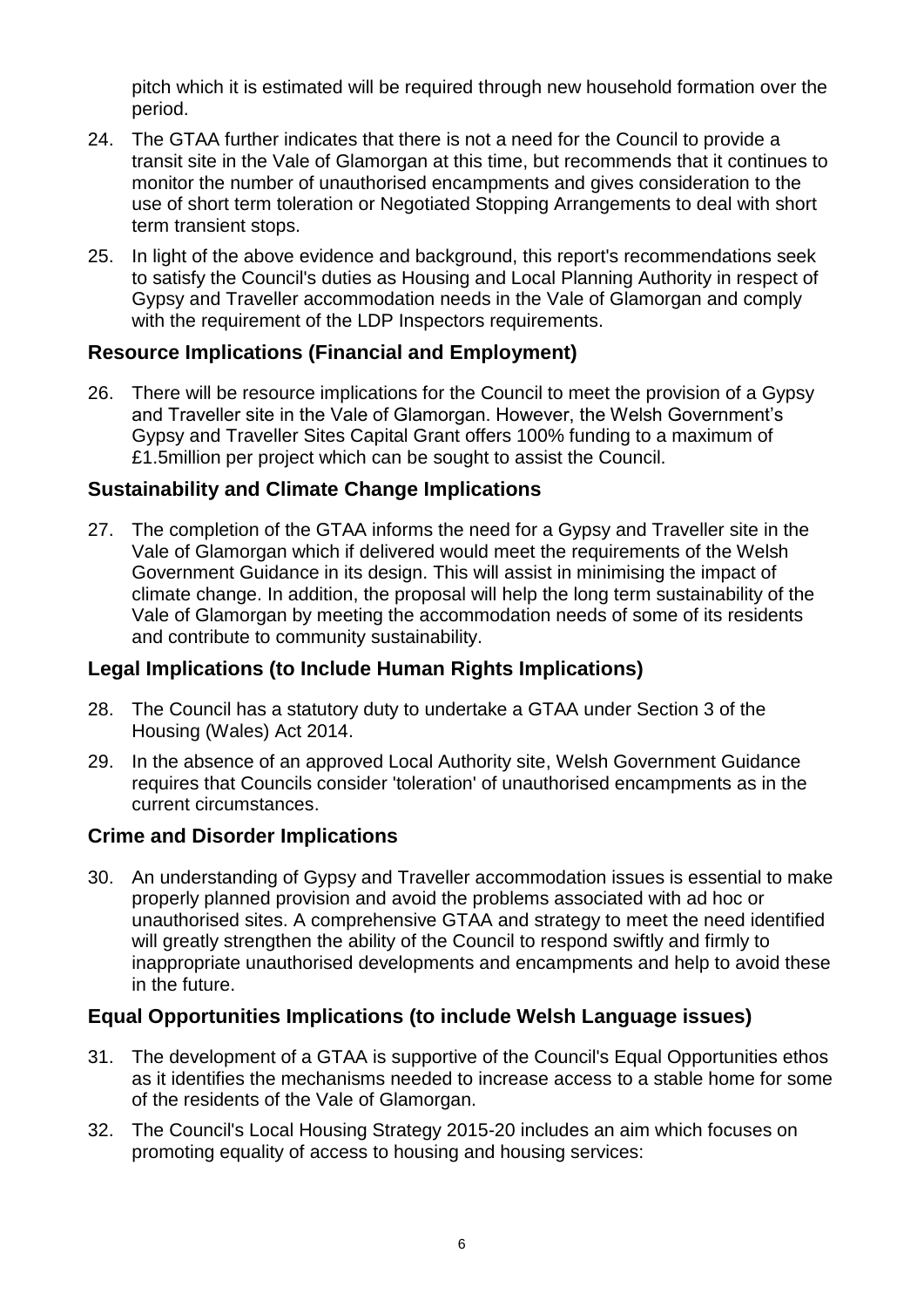Aim 4: To promote equality of access to housing and housing services. This aim includes a number of objectives which include:

Eliminating discrimination, harassment and victimisation.

Respond to the diverse housing needs of people in the Vale of Glamorgan.

#### **Corporate/Service Objectives**

33. This report is consistent with the Corporate Plan 2016 - 20, as follows:

Well-being Outcome 1: An inclusive and safe Vale. Objective 2: Providing decent homes and safe communities:

Provide appropriate accommodation and support services for particularly vulnerable groups.

Increase the number of sustainable, affordable homes.

Well-being Outcome 2: An environmentally responsible and prosperous Vale: Objective 4: Promoting sustainable development and protecting our environment:

Adopt and implement the Local Development Plan as a framework for sustainable development in the Vale of Glamorgan.

34. This report is also consistent with the Council's Local Housing Strategy 2015-20 which aims to ensure that 'Vale of Glamorgan residents have access to affordable, good quality suitable housing and housing advice and support'.

#### **Policy Framework and Budget**

35. This is a matter for Executive decision.

## **Consultation (including Ward Member Consultation)**

36. No ward Member Consultation has been undertaken as the GTAA relates to the whole of the Vale of Glamorgan. Consultation will be undertaken with the appropriate ward Members when the location of a proposed Gypsy and Traveller site is identified.

#### **Relevant Scrutiny Committees**

37. Homes and Safe Communities & Environment and Regeneration

#### **Background Papers**

Undertaking Gypsy and Traveller Accommodation Assessments Guidance - Welsh Government May 2015.

Designing Gypsy and Traveller Sites Guidance - Welsh Government May 2015.

Circular 30/2007 Planning for Gypsy and Traveller Caravan Sites.

#### **Contact Officer**

Pam Toms - Housing Solutions & Supporting People Team Leader Justina Moss - Principal Appeals and Enforcement Officer